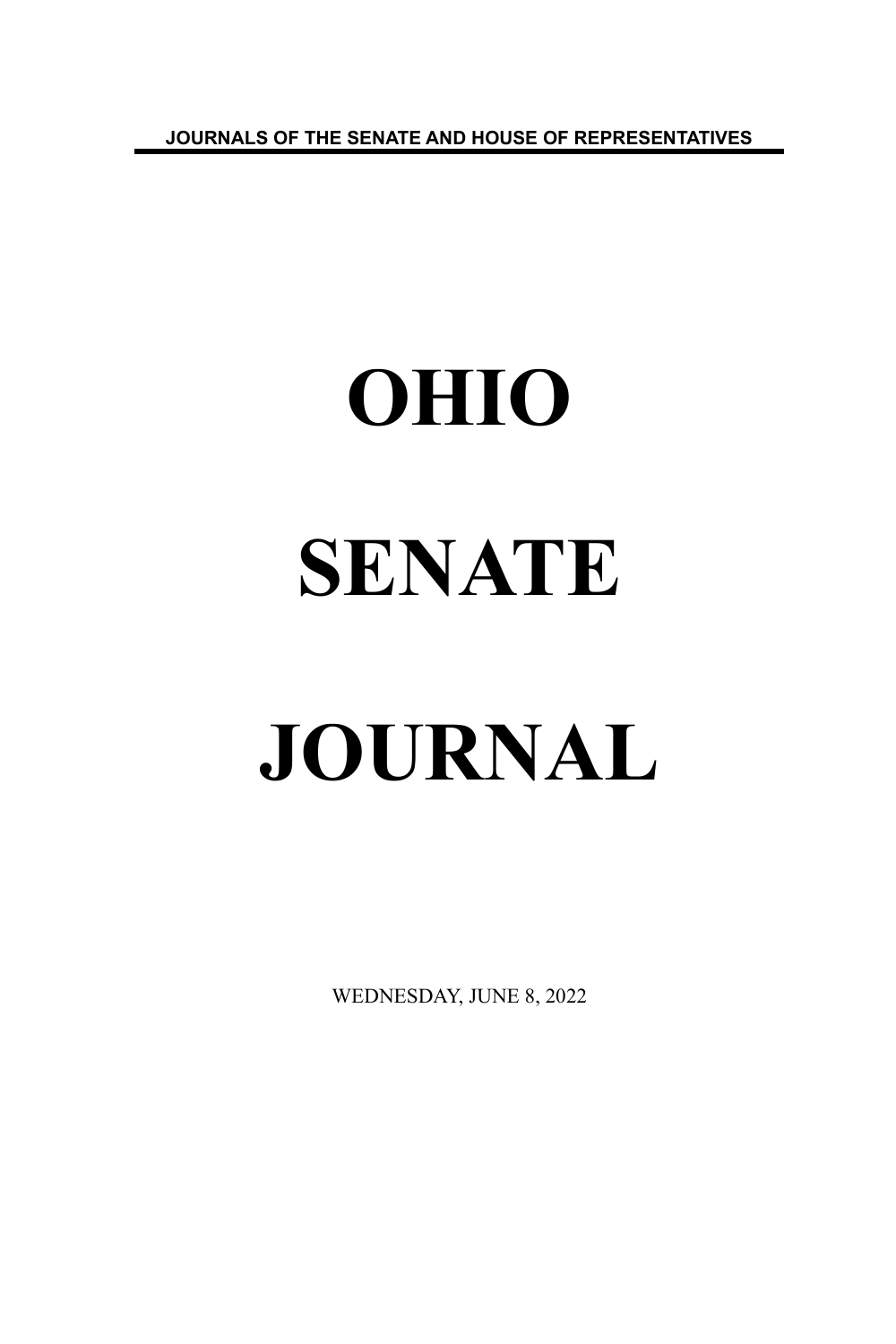# ONE HUNDRED FIFTY-SEVENTH DAY Senate Chamber, Columbus, Ohio **Wednesday, June 8, 2022, 9:30 a.m.**

The Senate met pursuant to adjournment.

Pursuant to Senate Rule No. 3, the Clerk called the Senate to order.

Senator Blessing was selected to preside according to the rule.

The journal of the last legislative day was read and approved.

The following guests were recognized by the Senate prior to the commencement of business:

Senator Antani recognized former Senate President, Stanley Aronoff, on his visit to the Statehouse in celebration of his 90th birthday.

The Senate welcomed Daniel John of Georgia, Claire Sexton of Chicago, Kristofer Franklin of Minnesota and Maria, Zachary and Lydia Penn of Powell, Ohio on their visit to the Statehouse.

On the motion of Senator Antani, the Senate recessed until 3:15 p.m.

The Senate met pursuant to the recess.

# **OFFERING OF RESOLUTIONS**

Pursuant to Senate Rule No. 54, the following resolutions were offered:

**S. R. No. 362** - Senator Hoagland. Honoring the Village of Clarington on its Bicentennial.

**S. R. No. 363** - Senators Craig, Fedor.

Cosponsors: Senators Thomas, Maharath, Brenner, Sykes, Yuko, Antonio, Romanchuk.

Honoring June 19, 2022 as Juneteenth Day.

**S. R. No. 364** - Senator Huffman, S. Honoring the Tipp City Rotary Club on its Centennial.

**S. R. No. 365** - Senator Huffman, S. Honoring Officer Thadeu Holloway as a 2022 TOP COPS Award winner.

**S. R. No. 366** - Senator Craig.

Honoring Collin Haj Abed as a 2022 Division III State Track and Field Champion.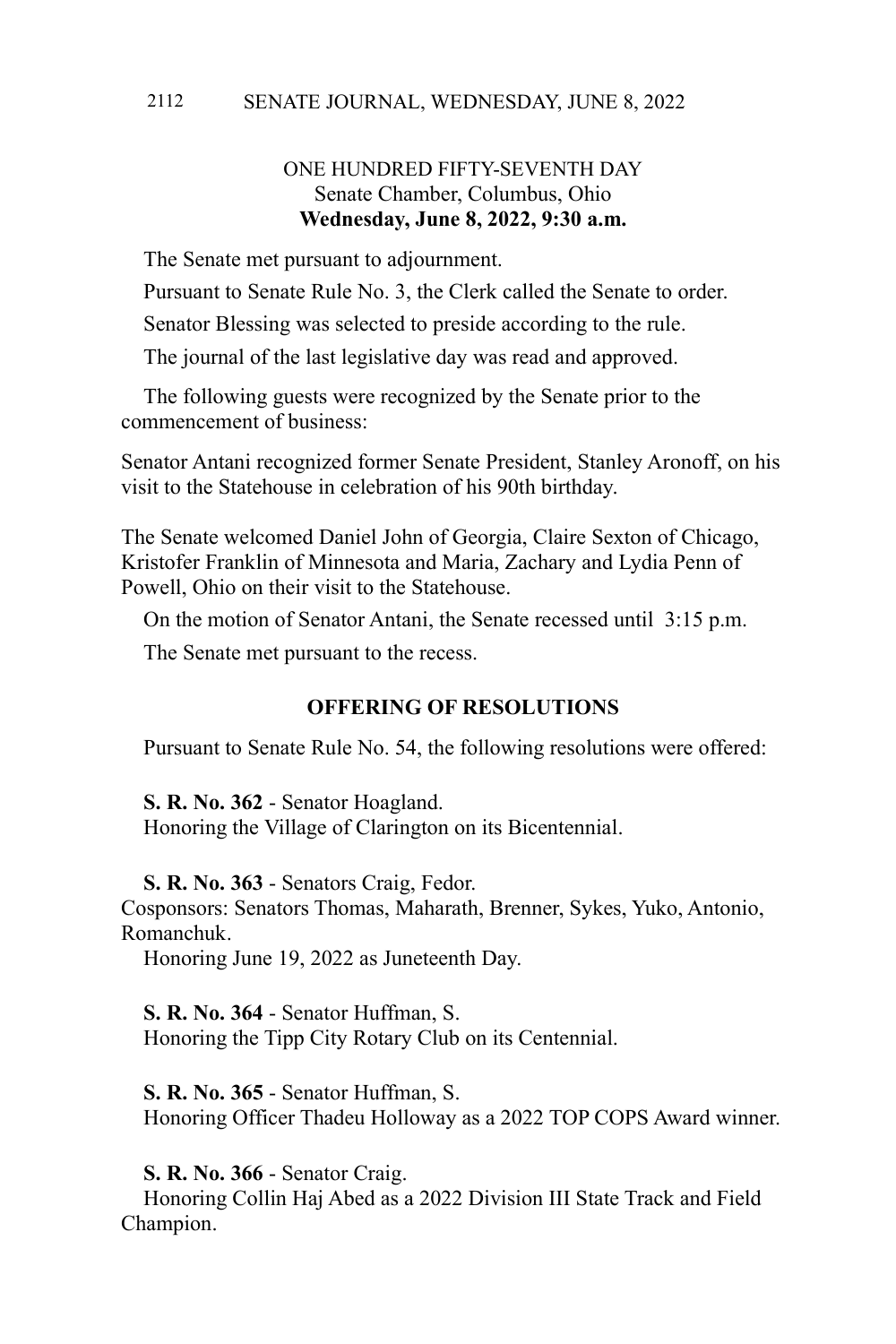# **S. R. No. 367** - Senator Huffman, M.

Cosponsors: Senators Yuko, Antani, Antonio, Blessing, Brenner, Cirino, Craig, Dolan, Fedor, Gavarone, Hackett, Hoagland, Hottinger, Huffman, S., Johnson, Kunze, Lang, Maharath, Manning, McColley, O'Brien, Peterson, Reineke, Roegner, Romanchuk, Rulli, Schaffer, Schuring, Sykes, Thomas, Wilson.

Honoring Senator Sandra R. Williams for outstanding service to the Ohio Senate.

**S. R. No. 368** - Senator Huffman, M.

Honoring Josie Davis on winning a 2022 State Wrestling Championship.

The question being, "Shall the resolutions listed under the President's prerogative be adopted?"

So the resolutions were adopted.

#### **Message from the House of Representatives**

Mr. President:

I am directed to inform you that the House of Representatives has adopted the following concurrent resolution in which the concurrence of the Senate is requested:

**H. C. R. No. 46** -Representatives Johnson, Wilkin

Cosponsors: Representatives Miller, A., Gross, Lampton, Baldridge, Carruthers, Click, Denson, Edwards, Fowler Arthur, Fraizer, Galonski, Ghanbari, Grendell, Hall, Hillyer, Holmes, Hoops, Humphrey, Jarrells, Jones, LaRe, Lepore-Hagan, Liston, Loychik, Miller, J., Miller, K., Miranda, Patton, Plummer, Richardson, Riedel, Russo, Schmidt, Skindell, Smith, K., Sobecki, Stein, Stephens, Stevens, Stewart, Stoltzfus, Swearingen, Sweeney, West, White, Young, T.

To urge President Biden not to recommend to Congress that the Veterans Affairs Medical Center located in Chillicothe, Ohio be closed.

Attest: Bradley J. Young, Clerk.

The question being, "Shall the concurrent resolution, **H. C. R. No. 46**, be adopted?

On the motion of Senator Antani, **H. C. R. No. 46** was referred to the Committee on Rules and Reference.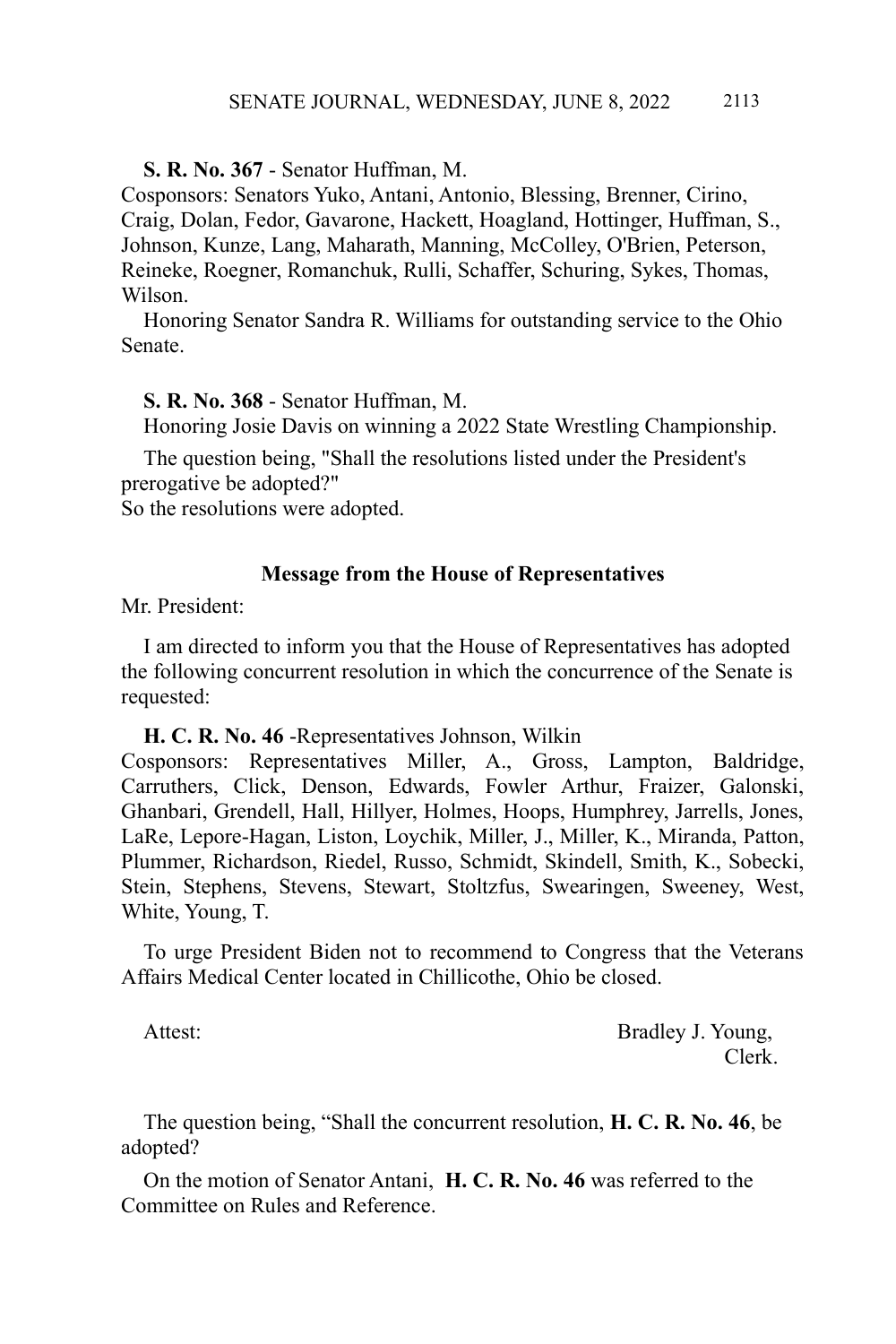#### SENATE JOURNAL, WEDNESDAY, JUNE 8, 2022 2114

#### **Message from the House of Representatives**

# Mr. President:

I am directed to inform you that the House of Representatives has passed the following bills in which the concurrence of the Senate is requested:

#### **Sub. H. B. No. 142** -Representatives Crawley, Brinkman

Cosponsors: Representatives Hicks-Hudson, Boyd, West, Gross, Howse, Skindell, Lightbody, Boggs, Miller, A., Smith, M., Young, T., Brent, Russo, Kelly, Weinstein, Jarrells, Addison, Blackshear, Davis, Denson, Fowler Arthur, Humphrey, Ingram, Leland, Lepore-Hagan, Miranda, Robinson, Sheehy, Smith, K., Sobecki, Sweeney, Upchurch, White, Young, B.

To enact sections 4723.89, 4723.90, 5120.658, and 5164.071 of the Revised Code regarding doula services and to repeal sections 4723.89, 4723.90, 5120.658, and 5164.071 of the Revised Code five years after those sections take effect, to abolish those provisions on that date.

#### **Am. Sub. H. B. No. 151** -Representative Jones

Cosponsors: Representatives LaRe, Cross, Bird, Swearingen, Manning, Carruthers, Click, Creech, Cutrona, Dean, Edwards, Fowler Arthur, Fraizer, Ginter, Grendell, Gross, Hall, Holmes, John, Kick, Loychik, Merrin, Plummer, Powell, Richardson, Riedel, Schmidt, Stein, Stephens, Stevens, Stewart, Stoltzfus, Wiggam, Wilkin, Young, B.

To amend sections 3314.03, 3319.26, and 3326.11 and to enact sections 3313.5318, 3319.225, and 3345.561 of the Revised Code and to amend the version of section 3319.223 of the Revised Code that is scheduled to take effect on April 12, 2023, to continue the changes on and after that date, to reduce the duration of the Alternative Resident Educator License from four to two years, to revise the Ohio Teacher Residency Program as it exists beginning on April 12, 2023, to require one day of professional development leave each school year for classroom teachers to observe veteran teachers, and to enact the Save Women's Sports Act to require schools, state institutions of higher education, and private colleges to designate separate single-sex teams and sports for each sex.

#### **Sub. H. B. No. 203** -Representative Powell

Cosponsors: Representatives Riedel, Click, Fowler Arthur, Lipps, Gross, Merrin, Kick, McClain, Dean, Jordan, Zeltwanger, Ferguson, Hall, Holmes, Stevens, Wiggam, West

To amend sections 109.73, 109.77, 109.771, 109.78, 109.804, 147.01, 147.63, 169.16, 173.21, 173.391, 173.422, 503.41, 715.27, 903.07, 905.321, 917.09, 917.091, 921.06, 921.11, 921.12, 921.24, 921.26, 926.30, 928.02, 943.09, 956.05, 956.06, 1315.04, 1315.13, 1315.23, 1321.04, 1321.37,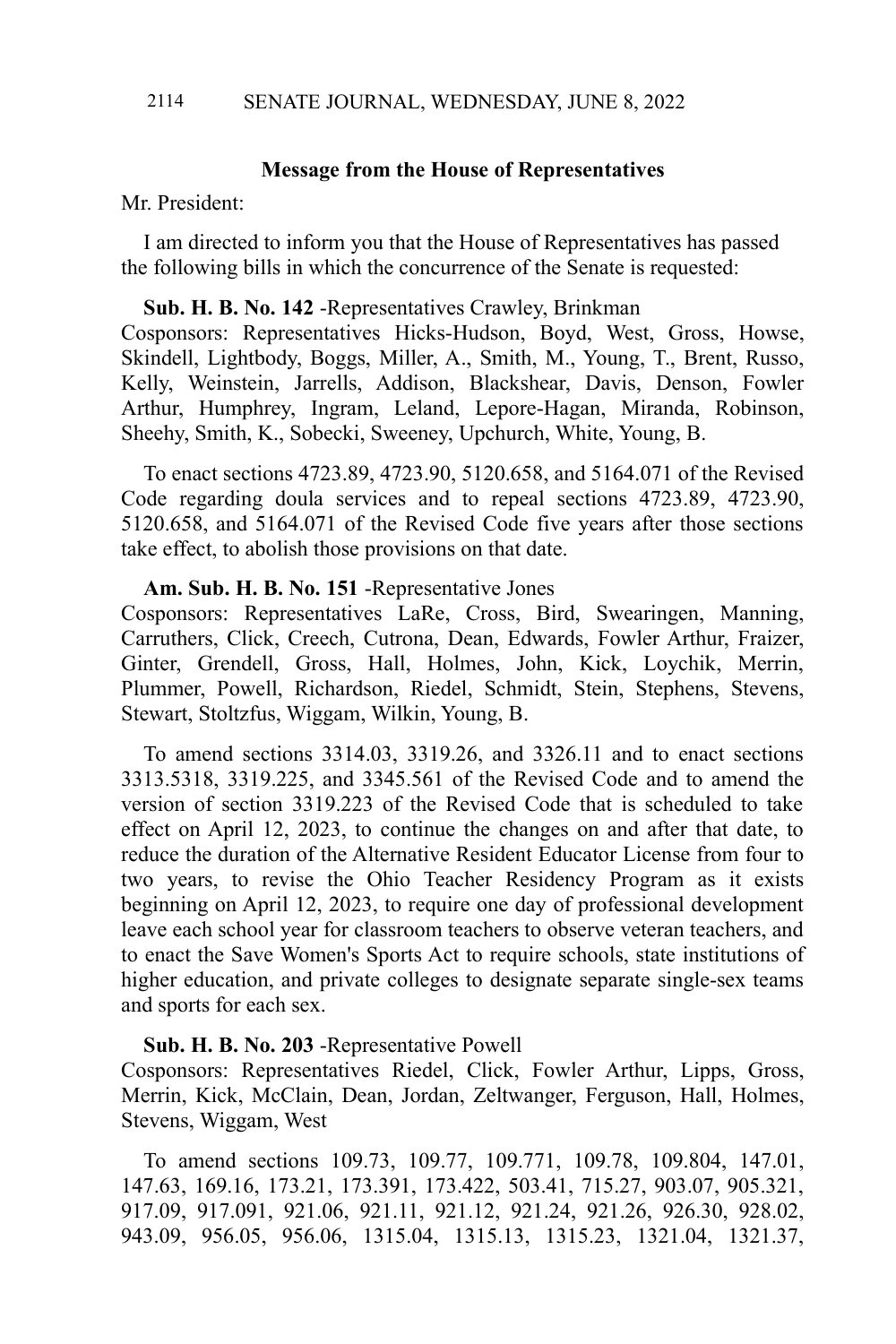1321.53, 1321.64, 1321.74, 1322.10, 1322.21, 1513.07, 1513.161, 1514.12, 1514.47, 1531.40, 1533.051, 1533.51, 1561.14, 1561.15, 1561.16, 1561.17, 1561.18, 1561.19, 1561.20, 1561.21, 1561.22, 1565.06, 1565.15, 1707.15, 1707.151, 1707.16, 1707.161, 1707.163, 1707.165, 1717.06, 3101.10, 3301.071, 3301.074, 3319.088, 3319.22, 3319.226, 3319.229, 3319.26, 3319.261, 3319.262, 3319.27, 3319.28, 3319.301, 3319.303, 3319.361, 3327.10, 3703.21, 3704.14, 3713.05, 3717.09, 3723.03, 3723.06, 3737.83, 3737.881, 3742.05, 3743.03, 3743.16, 3743.40, 3743.51, 3748.07, 3748.12, 3769.03, 3770.05, 3772.13, 3772.131, 3773.36, 3773.421, 3781.10, 3781.102, 3781.105, 3905.041, 3905.062, 3905.063, 3905.07, 3905.071, 3905.072, 3905.08, 3905.09, 3905.30, 3905.471, 3905.72, 3905.81, 3905.85, 3916.03, 3951.03, 3951.05, 3951.09, 4104.07, 4104.101, 4104.19, 4105.02, 4169.03, 4301.10, 4508.03, 4508.04, 4508.08, 4511.763, 4701.06, 4701.07, 4701.10, 4703.08, 4703.10, 4703.33, 4703.35, 4703.37, 4707.07, 4707.072, 4707.09, 4709.07, 4709.08, 4709.10, 4713.10, 4713.28, 4713.30, 4713.31, 4713.34, 4713.37, 4713.69, 4715.03, 4715.09, 4715.10, 4715.16, 4715.27, 4715.362, 4715.363, 4715.39, 4715.42, 4715.421, 4715.43, 4715.53, 4715.62, 4717.05, 4717.051, 4717.10, 4723.08, 4723.09, 4723.26, 4723.32, 4723.41, 4723.651, 4723.75, 4723.76, 4723.85, 4725.13, 4725.18, 4725.26, 4725.48, 4725.52, 4725.57, 4725.591, 4727.03, 4728.03, 4729.09, 4729.11, 4729.15, 4729.901, 4729.921, 4730.10, 4731.151, 4731.19, 4731.291, 4731.293, 4731.294, 4731.295, 4731.297, 4731.299, 4731.30, 4731.52, 4731.572, 4731.573, 4732.10, 4732.12, 4732.22, 4733.18, 4733.19, 4734.23, 4734.27, 4734.283, 4735.023, 4735.07, 4735.08, 4735.09, 4735.10, 4735.27, 4735.28, 4736.10, 4736.14, 4740.05, 4740.06, 4741.12, 4741.13, 4741.14, 4741.19, 4743.04, 4743.041, 4747.04, 4747.05, 4747.10, 4749.12, 4751.01, 4751.15, 4751.20, 4751.201, 4751.202, 4751.21, 4751.32, 4752.05, 4752.12, 4753.07, 4753.071, 4753.072, 4753.073, 4753.08, 4753.09, 4753.12, 4755.08, 4755.09, 4755.411, 4755.44, 4755.441, 4755.45, 4755.451, 4755.48, 4755.482, 4755.62, 4755.65, 4757.18, 4758.25, 4759.05, 4759.06, 4760.03, 4760.031, 4761.04, 4761.05, 4762.03, 4763.05, 4764.10, 4765.10, 4765.11, 4765.30, 4765.55, 4767.031, 4771.08, 4773.03, 4774.03, 4775.07, 4778.03, 4778.08, 4778.09, 4779.17, 4779.18, 4781.07, 4781.08, 4781.17, 4783.04, 5123.161, 5123.45, 5126.25, 5902.02, 5903.04, 6109.04, and 6111.46; to enact sections 3746.041, 4796.01, 4796.02, 4796.03, 4796.04, 4796.05, 4796.08, 4796.10, 4796.12, 4796.15, 4796.18, and 4796.20; and to repeal sections 921.08, 1322.24, 3905.081, 4707.12, 4740.08, and 4757.25 of the Revised Code to require an occupational licensing authority to issue a license or government certification to an applicant who holds a license, government certification, or private certification or has satisfactory work experience in another state under certain circumstances and to amend the version of section 3319.22 of the Revised Code that is scheduled to take effect on April 12, 2023, to continue the changes on and after that date.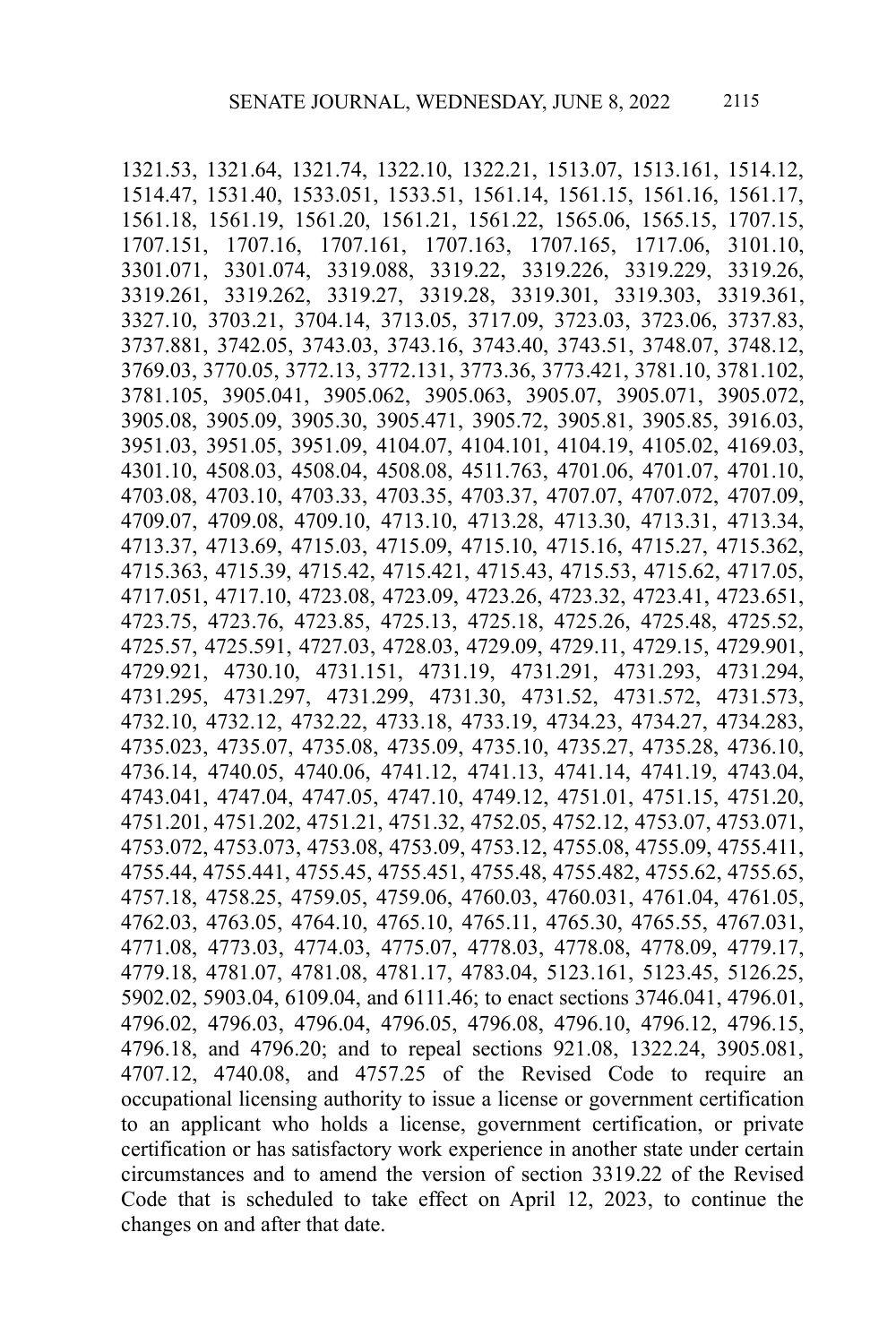**Sub. H. B. No. 492** -Representatives Loychik, Pavliga Cosponsors: Representatives Carruthers, Fraizer, Grendell, Liston

To amend sections 3313.5310, 3314.03, 3319.303, 3326.11, and 3328.24 and to enact section 3313.5318 of the Revised Code to require school athletic coaches to complete mental health training and to revise the renewal requirements for pupil-activity program permits.

**H. B. No. 497** -Representatives Manning, Robinson

Cosponsors: Representatives Patton, O'Brien, Crossman, Sobecki, Ingram, Humphrey, Lightbody, Abrams, Weinstein, Blackshear, Brent, Bird, Miranda, Boggs, Sweeney, Hicks-Hudson, Galonski, Upchurch, Miller, J., Sheehy, Lepore-Hagan, Boyd, Russo, Leland, Liston, Brown, Troy, Miller, A., Smith, M., Smith, K., Fowler Arthur, Jones, Davis, Hillyer, Holmes, Jarrells, Johnson, West

To amend sections 3301.0711, 3301.163, and 3313.608 of the Revised Code to eliminate retention under the Third Grade Reading Guarantee.

### **Sub. H. B. No. 501** -Representative Hall

Cosponsors: Representatives Seitz, Schmidt, Miller, J., Carfagna, Baldridge, Bird, Carruthers, Creech, Crossman, Fraizer, Galonski, Hillyer, Johnson, Jones, Lepore-Hagan, Loychik, Miller, A., Miranda, Roemer, Sheehy, Sobecki

To amend sections 307.204, 503.01, 505.10, 505.266, 4113.52, 5709.41, 5709.74, 5709.75, 5709.78, and 5709.85 of the Revised Code to make various township law changes.

#### **Sub. H. B. No. 513** -Representatives Cross, Roemer

Cosponsors: Representatives Seitz, Riedel, Schmidt, Lipps, Stoltzfus, Fraizer, Loychik, Carruthers, Grendell, Hillyer, Jones, Kick, Merrin, Oelslager, Patton, Richardson, Wilkin

To amend section 5743.53 and to enact section 5743.06 of the Revised Code regarding the deduction and recovery of bad debts for cigarette and tobacco and vapor products taxes.

# **Sub. H. B. No. 556** -Representative Swearingen

Cosponsors: Representatives Carruthers, Galonski, Hillyer, Jones, Lanese, LaRe, Patton, Schmidt, Seitz, Stephens, Wilkin

To amend sections 1702.27, 1702.30, 1702.33, 1702.38, 1702.521, 1702.53, 1702.55, and 1745.05 and to enact sections 1702.341 and 1702.531 of the Revised Code to amend the Nonprofit Corporation Law.

# **H. B. No. 575** -Representative Cutrona

Cosponsors: Representatives Lampton, Sweeney, Upchurch, Jarrells, Cross, Baldridge, Carruthers, Grendell, Lanese, Loychik, Miller, J., Stephens,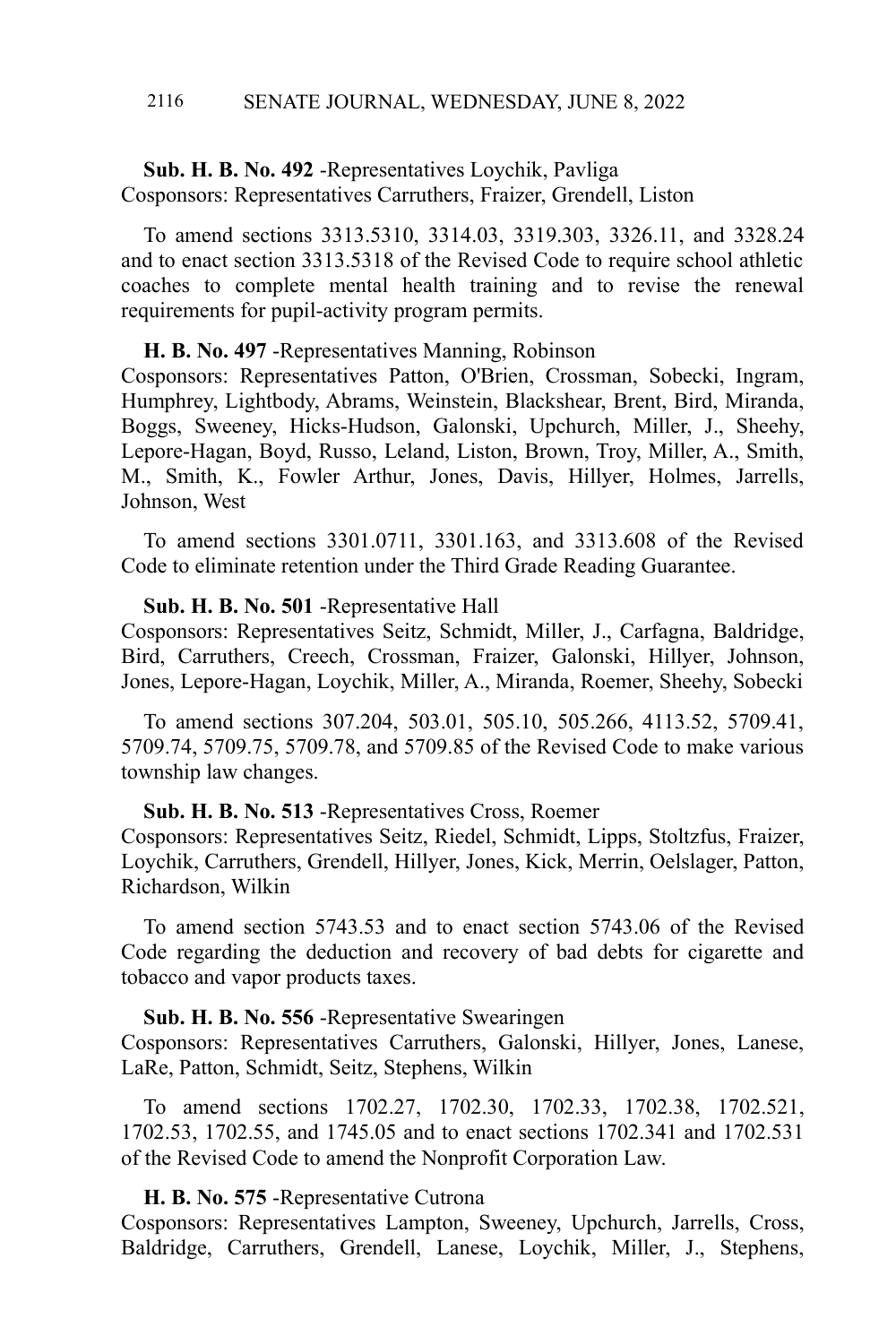# Swearingen

To amend section 3921.19 and to enact sections 3921.102 and 3921.32 of the Revised Code to modernize fraternal benefit society solvency regulation and oversight.

# **Sub. H. B. No. 578** -Representative Roemer

Cosponsors: Representatives Baldridge, McClain, Sheehy, Brent, Creech, Lepore-Hagan, O'Brien, Blackshear, Click, Fowler Arthur, Galonski, Grendell, Gross, Hall, Humphrey, Jarrells, John, Lanese, Lipps, Liston, Pavliga, Russo, Stein, Swearingen, Sweeney, Upchurch, West, White, Young, B., Speaker Cupp

To amend sections 4501.21 and 4503.715 and to enact sections 4503.519, 4503.582, 4503.704, 4503.741, 4503.885, 4503.886, 5534.417, 5534.434, 5534.435, 5534.54, 5534.608, 5534.641, 5534.836, 5534.845, 5534.889, 5534.915, 5534.921, and 5534.924 of the Revised Code to create and amend various license plates and designate memorial highways.

Attest: Bradley J. Young, Clerk.

# Said bills were considered the first time. **Message from the House of Representatives**

Mr. President:

I am directed to inform you that the House of Representatives has concurred in the adoption of the following concurrent resolution:

# **S. C. R. No. 16** -Senator Gavarone

Cosponsors: Senators Brenner, Cirino, Johnson Representatives Baldridge, Fraizer, Ginter, Gross, Hillyer, John, Johnson, Koehler, Merrin, Patton, Schmidt, Stewart

To disapprove the proposed amendments to specified rules, and to Staff Notes to specified rules, under the Ohio Rules of Civil Procedure, the Ohio Rules of Criminal Procedure, the Ohio Rules of Evidence, and the Ohio Rules of Juvenile Procedure, filed by the Ohio Supreme Court with the General Assembly on April 26, 2022, and the previously proposed amendments to those specified Rules and Staff Notes to those specified rules filed on January 12, 2022.

Attest: Bradley J. Young, Clerk.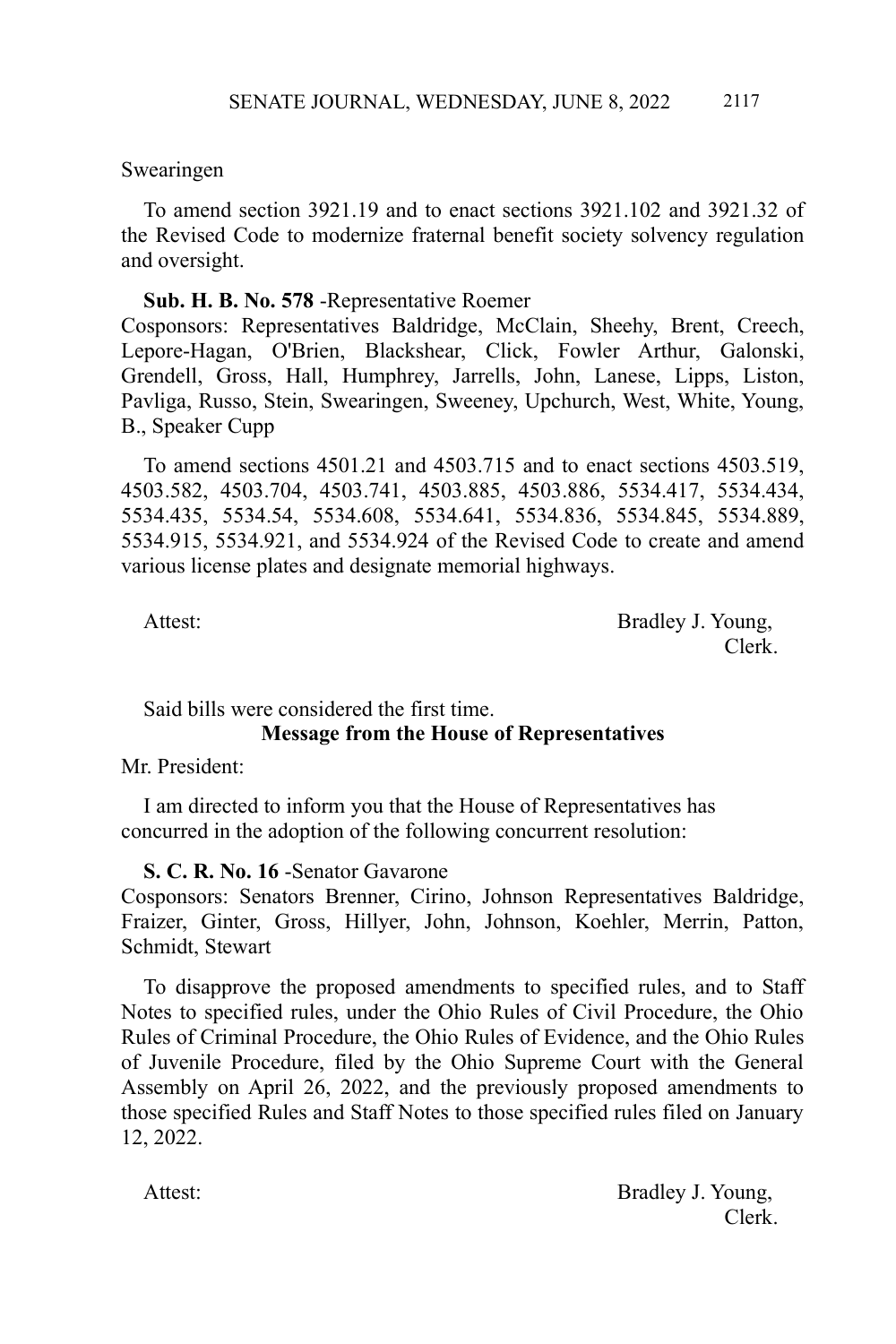#### SENATE JOURNAL, WEDNESDAY, JUNE 8, 2022 2118

## **Message from the House of Representatives**

Mr. President:

I am directed to inform you that the Speaker of the House of Representatives has signed the following concurrent resolution:

**S. C. R. No. 16**-Senator Gavarone – et al.

Attest: Bradley J. Young, Clerk.

The President signed said resolution.

#### **Message from the House of Representatives**

Mr. President:

I am directed to inform you that the Speaker of the House of Representatives has signed the following joint resolutions:

**Sub. H. J. R. No. 2**-Representatives LaRe, Swearingen – et al. **H. J. R. No. 4**-Representatives Edwards, Seitz – et al.

Attest: Bradley J. Young, Clerk.

The President signed said resolutions.

#### **Message from the House of Representatives**

Mr. President:

I am directed to inform you that the House of Representatives has concurred in the Senate amendments to:

**Sub. H. B. No. 99**-Representative Hall – et al.

**Sub. H. B. No. 193**-Representatives Cutrona, Pavliga – et al.

**Am. H. B. No. 371**-Representatives Schmidt, Denson – et al.

**Am. Sub. H. B. No. 377**-Representatives Hall, Swearingen – et al.

**Sub. H. B. No. 430**-Representative Cross – et al.

**Sub. H. B. No. 515**-Representatives Hoops, Riedel – et al.

**Sub. H. B. No. 518**-Representative Hoops – et al.

**Sub. H. B. No. 583**-Representatives Bird, Jones – et al.

Attest: Bradley J. Young, Clerk.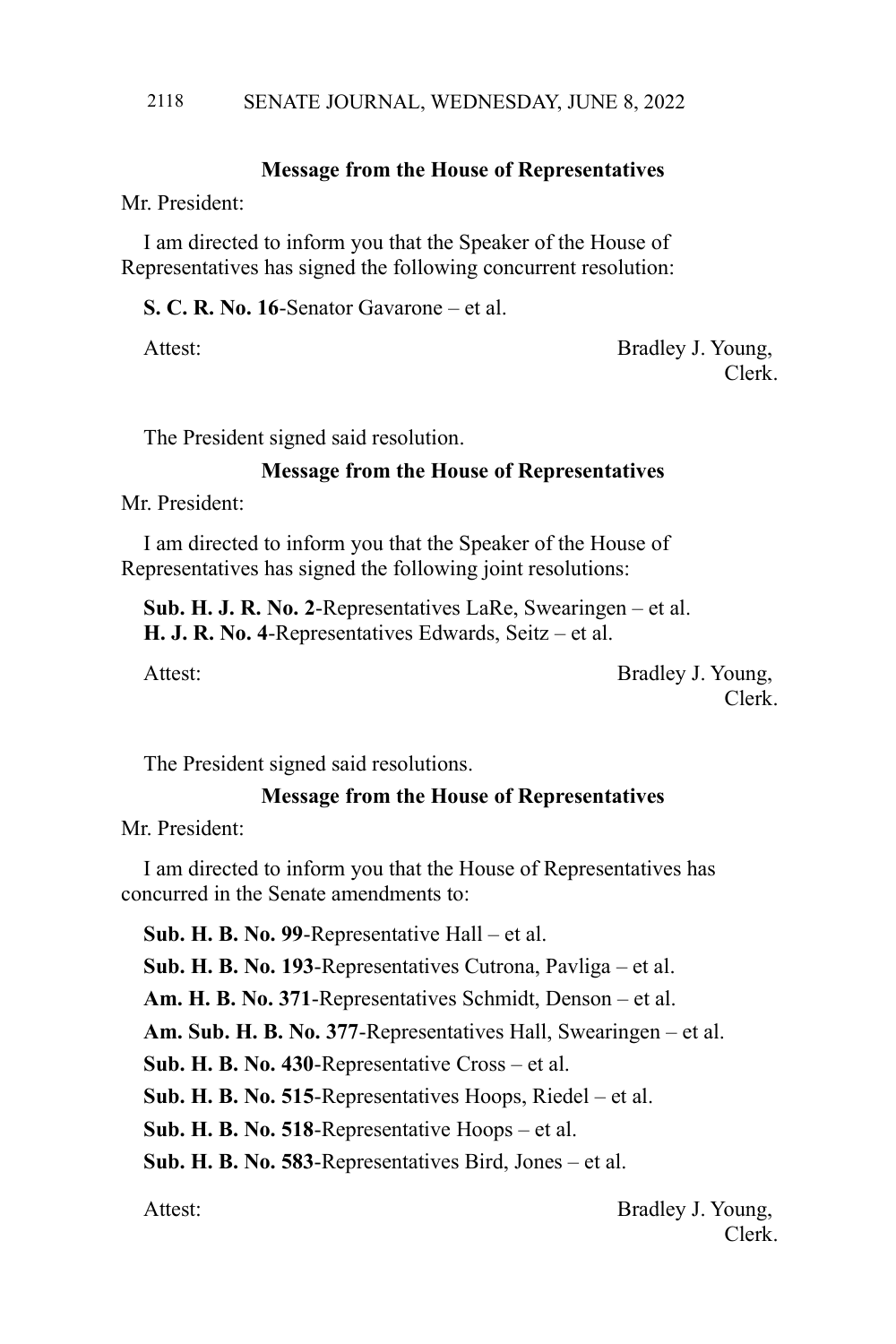# **Message from the House of Representatives**

Mr. President:

I am directed to inform you that the Speaker of the House of Representatives has signed the following bills:

**Sub. H. B. No. 99**-Representative Hall – et al. **Am. H. B. No. 140**-Representative Merrin – et al. **Sub. H. B. No. 687**-Representative Oelslager – et al. **Sub. S. B. No. 61**-Senators Blessing, Antonio – et al. **Am. Sub. S. B. No. 156**-Senator Roegner – et al. **Am. Sub. S. B. No. 160**-Senator O'Brien – et al. **Am. Sub. S. B. No. 224**-Senator Cirino – et al. **Sub. S. B. No. 225**-Senator Schuring – et al. **S. B. No. 231**-Senator Hottinger – et al. **Am. Sub. S. B. No. 239**-Senator Blessing – et al. **Am. S. B. No. 246**-Senators Rulli, Lang – et al. **Am. S. B. No. 264**-Senator Brenner – et al. **Sub. S. B. No. 273**-Senators Hottinger, Hackett – et al. **S. B. No. 287**-Senator Manning – et al.

Attest: Bradley J. Young, Clerk.

The President signed said bills.

#### **Message from the House of Representatives**

Mr. President:

I am directed to inform you that the House of Representatives has concurred in the passage of the following bills:

#### **S. B. No. 231** -Senator Hottinger

Cosponsors: Senators Cirino, Blessing, Schaffer, Antonio, Brenner, Craig, Fedor, Gavarone, Hackett, Johnson, Kunze, Maharath, Manning, Reineke, Romanchuk, Schuring, Sykes, Thomas, Wilson Representatives Baldridge, Brent, Carruthers, Click, Denson, Fowler Arthur, Fraizer, Galonski, Ginter, Grendell, Hillyer, Holmes, Jones, Kick, Lampton, LaRe, Loychik, Manning, Merrin, Miller, A., Oelslager, Patton, Pavliga, Richardson, Russo, Schmidt, Stevens, Troy, West, White, Young, T.

To amend section 5747.11 of the Revised Code to expressly authorize the issuance of an income tax refund in the name of a deceased taxpayer's fiduciary.

**Am. S. B. No. 246** -Senators Rulli, Lang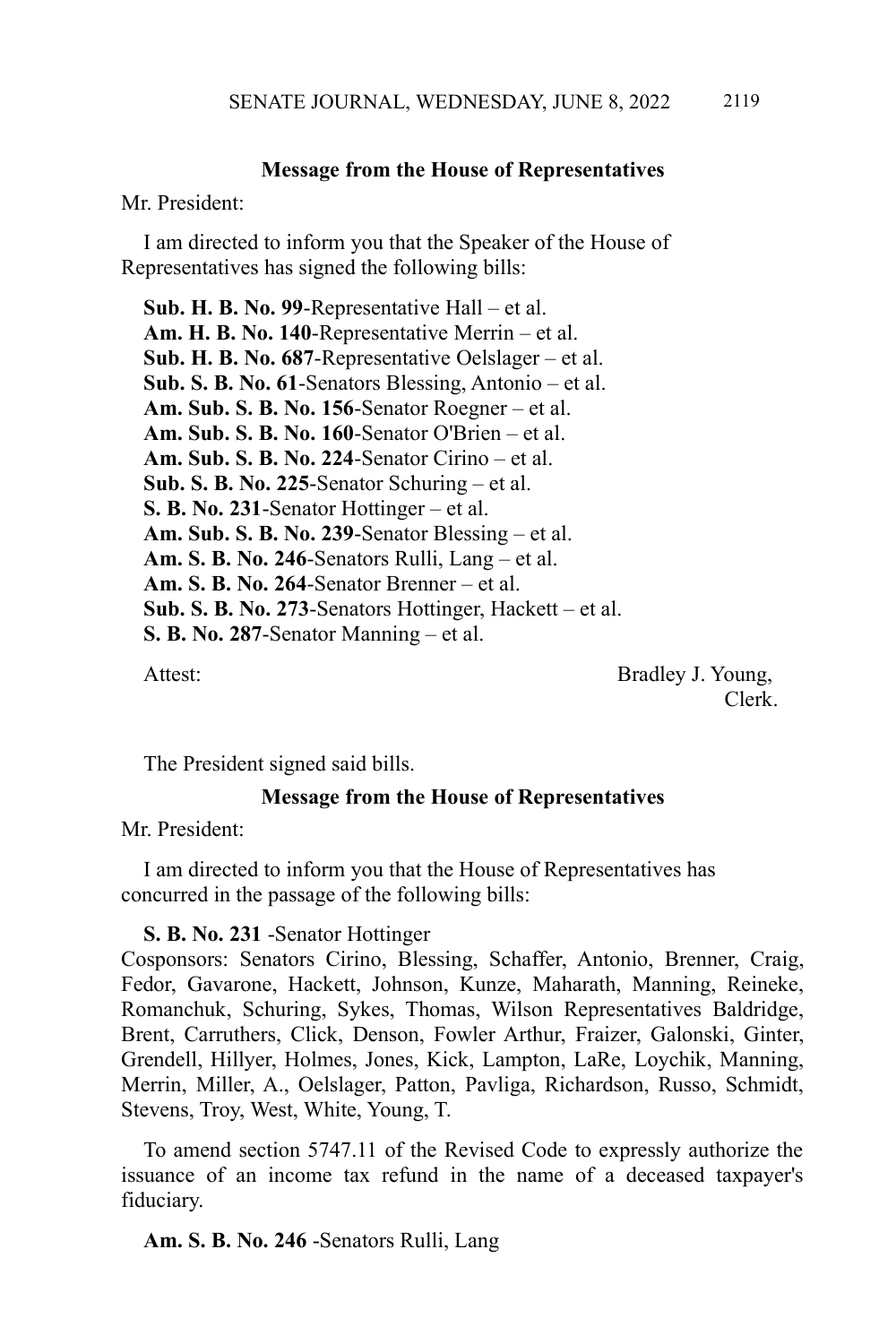Cosponsors: Senators Schaffer, Roegner, Antani, Blessing, Brenner, Cirino, Dolan, Gavarone, Hackett, Hoagland, Hottinger, Huffman, S., Manning, McColley, Peterson, Reineke, Thomas, Wilson, Yuko Representatives Troy, Baldridge, Click, Fraizer, Grendell, Gross, Hall, Holmes, Hoops, Koehler, Lampton, Lanese, LaRe, McClain, Merrin, Plummer, Riedel, Roemer, Schmidt, Stevens, White, Young, T., Speaker Cupp

To amend sections 5733.04, 5733.41, 5747.01, 5747.03, 5747.08, 5747.11, 5747.13, 5747.132, 5747.14, 5747.15, 5747.41, 5747.42, 5747.43, 5747.44, 5747.45, 5747.451, 5747.453, and 5747.98 and to enact sections 5747.38 and 5747.39 of the Revised Code to levy a tax on a pass-through entity's income apportioned to Ohio and to authorize a refundable income tax credit for an owner for such tax paid.

# **Sub. S. B. No. 273** -Senators Hottinger, Hackett

Cosponsors: Senators Schaffer, Wilson, Brenner, Blessing, Cirino, Craig, Hoagland, Johnson, Lang, Reineke, Thomas, Yuko Representatives Lampton, Baldridge, Brown, Fraizer, Miller, A., Miller, J.

To amend sections 3305.07, 3305.10, 3956.01, 3956.03, 3956.04, 3956.06, 3956.07, 3956.08, 3956.09, 3956.10, 3956.11, 3956.12, 3956.13, 3956.16, 3956.18, and 3956.20; to enact new section 3956.19; and to repeal section 3956.19 of the Revised Code to amend the law governing the Ohio Life and Health Insurance Guaranty Association and to make changes regarding required distributions under an alternative retirement plan.

## **S. B. No. 287** -Senator Manning

Cosponsors: Senators Antonio, Blessing, Brenner, Cirino, Craig, Gavarone, Hackett, Hoagland, Johnson, Kunze, Maharath, McColley, Reineke, Rulli, Sykes, Thomas, Yuko Representatives Lampton, Baldridge, Brent, Brown, Carruthers, Click, Creech, Crossman, Cutrona, Davis, Fowler Arthur, Fraizer, Ghanbari, Ginter, Grendell, Gross, Hall, Holmes, Hoops, Humphrey, Jarrells, John, Johnson, Jones, Kick, Koehler, LaRe, Leland, Lepore-Hagan, Loychik, Manning, Miller, A., Miller, J., Miller, K., Miranda, Oelslager, Patton, Pavliga, Richardson, Roemer, Russo, Schmidt, Seitz, Sheehy, Sobecki, Stein, Stewart, Sweeney, Upchurch, Weinstein, West, White, Wilkin, Young, T., Speaker Cupp

To amend section 301.27 of the Revised Code to allow county credit card charges for temporary and necessary assistance care provided by a county veterans service office.

Attest: Bradley J. Young, Clerk.